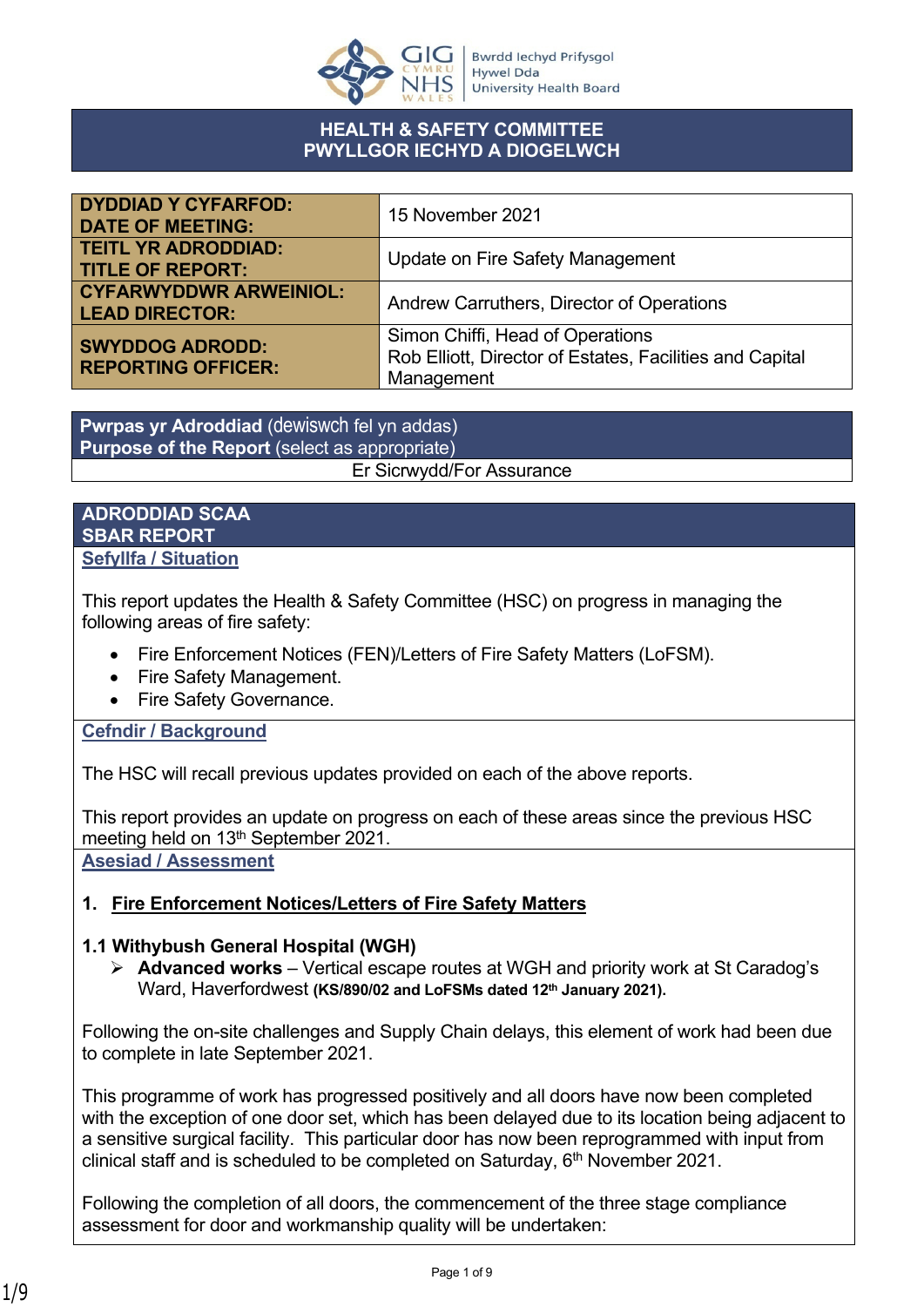- The initial phase of this will be for building regulation staff to visit the hospital to assess the quality control of a selection of doors installed.
- The next stage is for our independent assessor to undertake site visits and check every door individually for specification compliance.
- The final stage is for the Mid and West Wales Fire & Rescue Service (MWWFRS) to be invited to inspect the doors in order to sign off the work as complete.

This will allow this element of the Fire Enforcement Notice to be removed.

It is anticipated that all of the above will be completed by late November 2021.

All of the above adjustments of programme have been presented to MWWFRS.

 **Phase 1** – All remaining horizontal escape routes at WGH, all remaining work at St Caradog's and St Nons (mental health in-patient properties), all work at Kensington, St Thomas, Springfield, Sealyham and Pembroke County Blocks (residential/office accommodation) **(FEN KS/890/03, FEN KS/890/05 and LoFSM completion date April 2022).**

Following the briefing in September 2021, the project remains circa five weeks behind the original contract date. The current programme completion date is late August 2022.

The Supply Chain Partner is currently reviewing the programme following a number of challenges on site and also the impact of any 'overboarding' which will be necessary.

Hywel Dda University Health Board (HDdUHB) will await receipt of this programme, which will need to be validated by our Project Management Team before it is accepted.

We are being advised that COVID-19 is having an impact on progressing the work due to the close proximity of certain aspects of this fire work to clinical areas.

The Supply Chain Partner and HDdUHB Project Management Team are looking at all ways of mitigating these delays by progressing with alternative areas to maintain progress.

It should be noted that the work is hugely challenging given the clinical pressures in place on our acute sites, however the whole Team is doing everything possible to mitigate any delays.

MWWFRS continues to be kept fully up-to-date with any adjustments to programme on this phase of works. They are fully aware of the above timescales and have advised that they are planning a site visit at an appropriate time in 2022 to confirm any extension needed.

**Phase 2** – All departments/ ward areas/ risk rooms **(FEN KS/890/04).**

Phase 2 remains on programme to be completed by April 2025.

HDdUHB and the Project Management Team are establishing the resources required by the Supply Chain Partnerto develop the Business Justification Case (BJC). This will require consideration at Welsh Government (WG) level for Capital support for this work. It is currently envisaged that work on this Business Case will commence in February/March 2022 for circa six to seven months.

Currently, Phase 2 is programmed to commence on site in Autumn 2022. A programme completion date will be confirmed following the due diligence work undertaken as part of the project planning for technical solutions to this phase of work.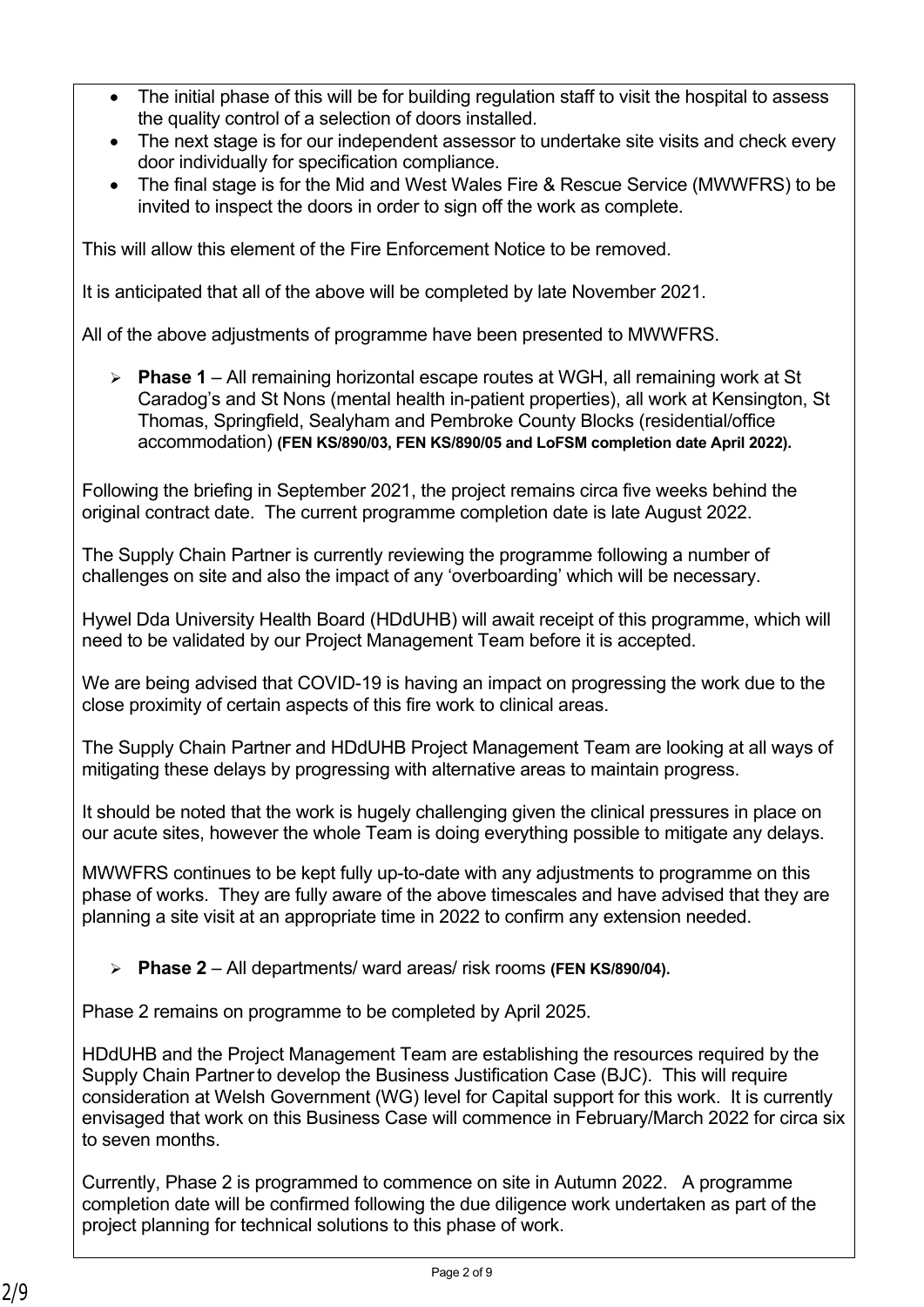At the current time, HDdUHB remains confident that the April 2025 date can be achieved, however this will be reviewed upon completion of the Business Case work. The matter has been discussed with MWWFRS, who appreciate that a revision may be required to this programme should the nature of the works dictate that an additional period becomes necessary.

## **Decant Arrangements to support Phase 2 Works**

HDdUHB has now satisfied all the questions raised by WG to demonstrate the need for HDdUHB to have a Decant ward available to deliver on Phase 2 work.

WG have now supported HDdUHB in the sum of £460k to develop the BJC for this element of work, which is anticipated to commence in November 2021.

Currently the ward is programmed to be available to HDdUHB in early 2023.

As part of this work, HDdUHB has confirmed that it has no available capacity at WGH for a temporary Decant ward and also no appropriate facility in any community hospital due to the acuity of patients and distances for clinical staff to travel.

## **1.2 Glangwili Hospital (GGH)**

**Advanced works** – All vertical escape routes at GGH **(FEN KS/890/07)**

As the HSC will have noted in the update presented at the September 2021 meeting, the completion of all works had been planned for late September 2021.

The current status of this project is that all doors have now been completed, with the exception of three individual doors.

All of these doors are related to restrictions on contractors access due to their proximity to COVID-19 related facilities.

Currently it is unclear when we will be able to allow access to these areas to complete the three outstanding fire doors due to the ongoing COVID-19 position.

In order to continue to make progress on appropriate validation and sign-off, HDdUHB is now progressing the three phase approval process as used in WGH.

It is expected that all of the above work will be completed by the end of November/mid-December 2021.

The three remaining doors will be managed in the same way when access becomes available. HDdUHB is keeping MWWFRS fully updated on the current status.

 **Phase 1** – All remaining horizontal escape routes at GGH **(FEN KS/890/08 Completion Date July 2022)**

The BJC for phase 1 at GGH was submitted to WG in September 2021.

WG has scrutinised the BJC and submitted two sets of queries to HDdUHB, which have been fully responded to. HDdUHB is currently awaiting a response to the information provided to WG in order for them to fully approve the project. On a positive note, WG have requested cash flow forecasting, working to an approval date of early November 2021, in order to forecast expenditure to 31<sup>st</sup> March 2022.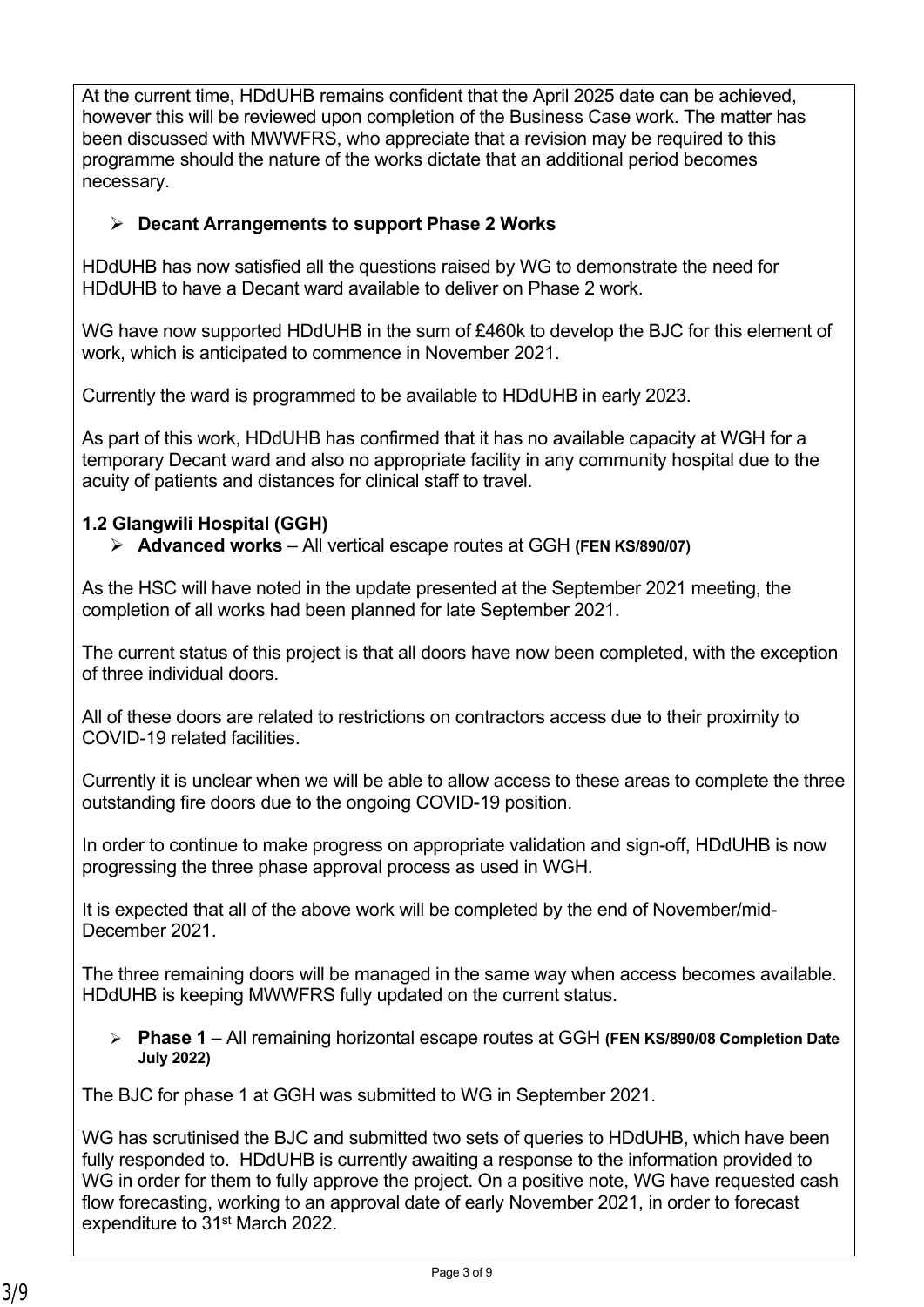This is a highly challenging and complex project, which is valued at an outturn of £16.5m.

It is currently programmed, subject to the above approval, that site set up will be underway during December 2021 with work commencing in January 2022. This will indicate a completion date of circa December 2022/January 2023.

HDdUHB continues to keep MWWFRS fully up-to-date with any adjustments to programme on this phase of works. MWWFRS are fully aware of the above timescales and have advised they are planning to visit the site at an appropriate time in 2022 to confirm any extension needed.

**Phase 2** – All departments/ ward areas/ risk rooms **(FEN KS/890/09)**

Phase 2 remains on programme to be completed by April 2024.

HDdUHB and the Project Management Team are now establishing the resources needed by the Supply Chain Partner to develop the BJC.

This will need to be considered at WG level for Capital support for this work. It is envisaged currently that this Business Case work will commence in January 2022 for circa six to seven months.

Currently, Phase 2 is programmed to commence on site in Autumn 2022. A programme completion date will be confirmed following the due diligence work undertaken as part of the project planning for technical solutions to this phase of work.

At this point, HDdUHB remains confident that the April 2024 date can be achieved, however understands that this will be reviewed once the Business Case work is completed. This has been discussed with MWWFRS who appreciate that a revision may be needed to this programme, should the nature of the works dictate that an additional period of time becomes necessary.

## **1.3 Additional Letters of Fire Safety Matters**

- $\triangleright$  Tregaron
	- Letter issued  $12<sup>th</sup>$  May 2021.
	- A full action plan has now been developed and timelines have been confirmed.
	- The required investment to complete these works in the order of £250k has been supported by the HDdUHB Discretionary Programme and this action plan has been discussed with MWWFRS and a full copy submitted for their consideration.
	- All works will be completed by 15<sup>th</sup> November 2021 (original date 15th October 2021 – 1 month delay due to lead in time for doors).
- $\triangleright$  GGH
	- Letter issued  $8<sup>th</sup>$  June 2021.
	- Only 1 item remains outstanding. This is a low risk item relating to survey work only and will be completed by the end of November 2021 (original date end of September 2021 – this delay is due to HDdUHB prioritising survey work to inpatient facilities).
	- A full copy of the action plan has been submitted to MWWFRS.
- **▶ Greville Court** 
	- Letter issued 16<sup>th</sup> June 2021.
	- Property owner, ATEB, are fully responsible for completing all of these required works and are committed to doing so by March 2022.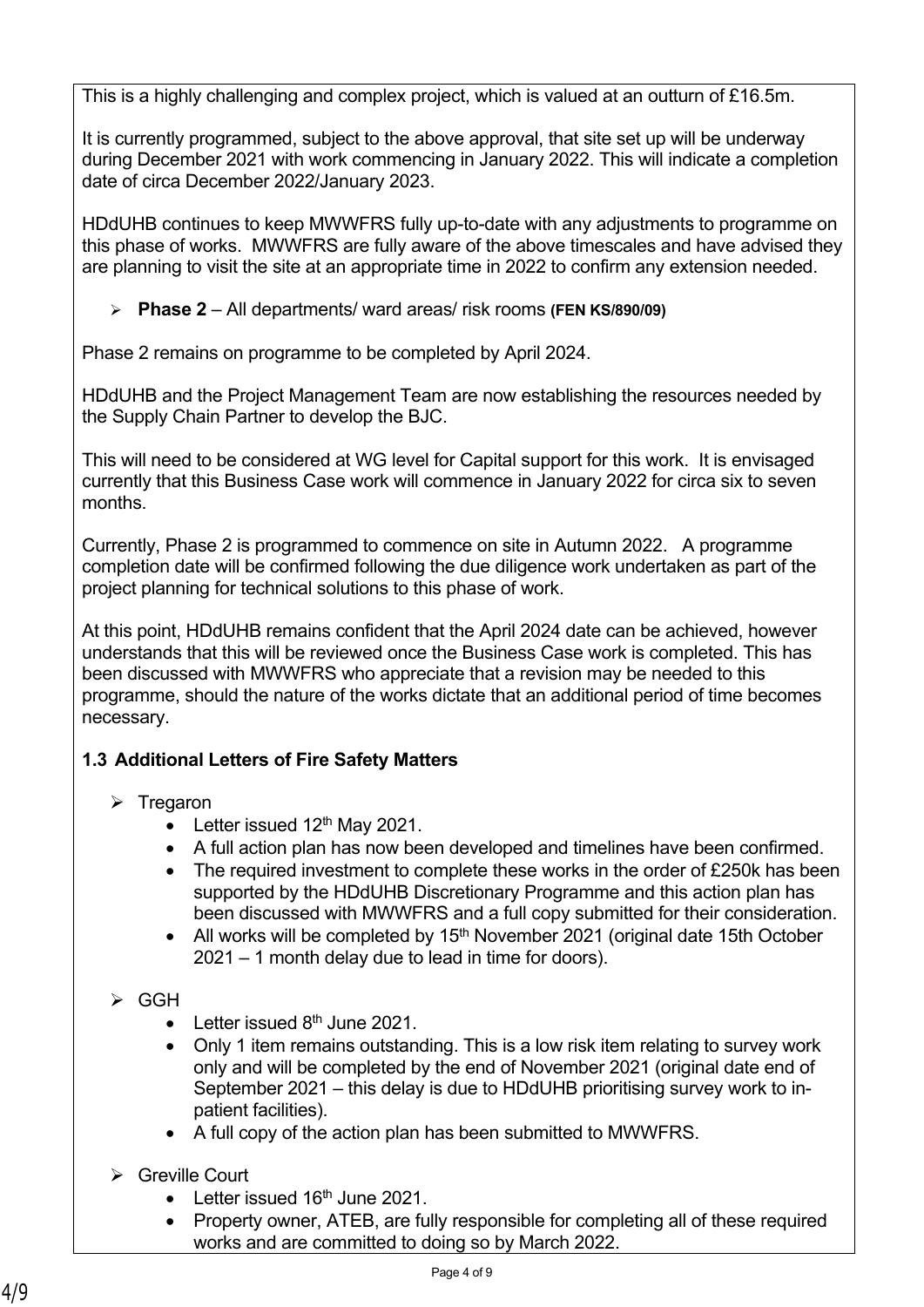- HDdUHB responsibility will be limited to regular fire alarm testing and housekeeping management of storage and combustible materials (these items have been completed).
- HDdUHB has discussed this with MWWFRS who are satisfied with this approach
- $\triangleright$  Bronglais General Hospital (BGH) Main Building
	- Eletters issued  $30<sup>th</sup>$  June 2021,  $2<sup>nd</sup>$  July 2021 and  $7<sup>th</sup>$  July 2021.
	- This LoFSM has a significant number of requirements although importantly there is no FEN action on HDdUHB for BGH.
	- The delivery of the action plan can be separated into 2 parts:
		- Part 1
			- o The LoFSM require HDdUHB to replace a significant number of fire doors and also fire stopping in these areas.

HDdUHB has agreed with MWWFRS an initial phase to deliver on the requirements of this part of the notice. This will be in a phased approach with the initial phase being focused on all fire doors and compartmentation works for all vertical escape stairways within BGH.

This project is programmed to complete in May 2022.

Following the delivery of Phase 1, further work is necessary to comply with this element of LoFSM. HDdUHB is currently discussing with MWWFRS the phasing of this work in order to deliver on their requirement within this LoFSM. At the conclusion of this agreement with MWWFRS, further discussion will be held with WG as to how we resource and deliver on these requirements through the Business Case process.

- $\div$  Part 2
	- $\circ$  With the exception of the items above in part 1, 2 items remain outstanding.
		- Fire stopping to plant rooms, etc. operating to a January 2022 completion date, however given the nature of the work, this may extend for a further 4-6 weeks.
		- **Emergency lighting work is programmed to be delivered by** March 2022. This is due to linkage of work to a wider HDdUHB programme to introduce energy efficient lighting within the estate.
	- o The original date for these works had been November 2021, however this has been fully agreed with MWWFRS.
	- o An action plan has been submitted to MWWFRS.
- $\triangleright$  BGH Residential Blocks
	- 4 individual LoFSM issued 16<sup>th</sup> June 2021.
	- HDdUHB is working to complete the budget costs and programming needs for this LoFSM.
	- Initial indications suggest that this work will be completed by June 2022 at a cost of circa £400k.
	- This sum is now being included in Capital Planning proposals as a precommitment to the 2022/23 Financial Year Discretionary Programme.
	- Whilst the original programme for this element of work indicated completion by February 2022, it has needed to be revised due to the extent of the work (circa 97 doors to be either replaced or repaired) and the usual challenges relating to fire door delivery timescales.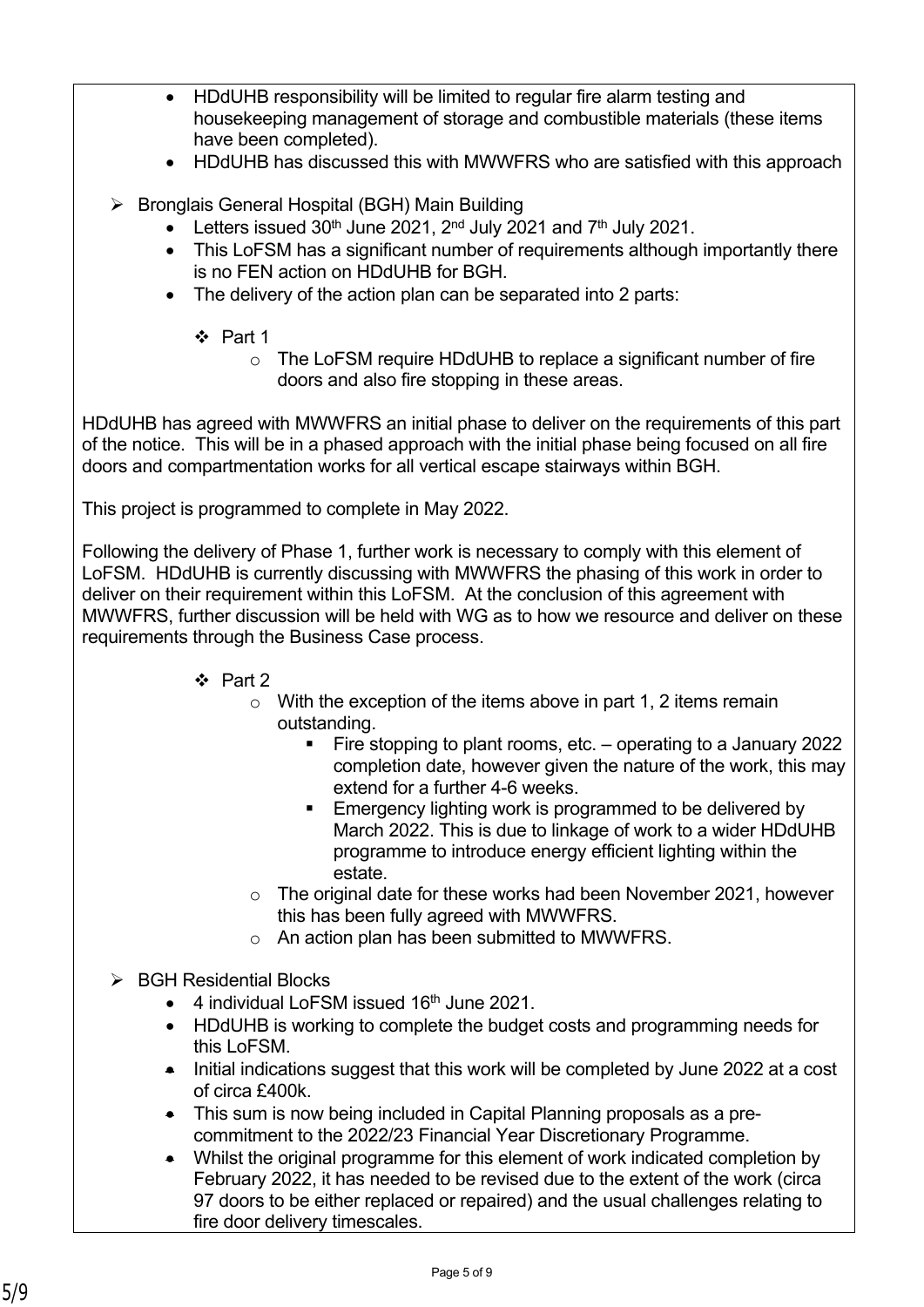When the overall programme is finalised, a meeting will be convened to formally agree this with the MWWFRS, and this is anticipated to be prior to the end of November 2021.

HDdUHB continues to work in close contact with the MWWFRS in order to confirm and agree any update to delivery dates as required.

### **2. Fire Safety Management Update**

### **2.1 Fire Risk Assessments (FRAs)**

- As at  $11<sup>th</sup>$  October 2021, there are 6 overdue FRAs.
- A further 28 will be coming on line shortly and it is planned that the total 34 FRAs will be completed by December 2021.

### **2.2 Boris Fire Risk Assessment Management System**.

All procurement has now been completed on the Boris system. The testing of the software on a selection of data has been concluded. This testing proved positive and confirmed that our operational expectations can be fulfilled with this system. It is anticipated to be able to fully implement the system by the end of December 2021.

### **2.3 Fire Safety Training**

The tables below indicate the performance figures as at 31<sup>st</sup> May 2021, 12<sup>th</sup> August 2021 and subsequently on 29<sup>th</sup> October 2021 for all 3 levels of fire safety training:

#### **As at 31st May 2021**

| <b>Competence Name</b>                            | <b>Assignment</b><br>Count | <b>Required</b> | <b>Achieved</b> | Compliance % |
|---------------------------------------------------|----------------------------|-----------------|-----------------|--------------|
| NHS CSTF Fire Safety - 2 Years                    | 11100                      | 11100           | 7821            | 70.46%       |
| 100 LOCAL Fire Safety Level 2 - 1<br>YearlGeneral | 5209                       | 5209            | 169             | $3.24\%$     |
| 100 LOCAL Fire Safety Level 3 - 1<br>Year General | 305                        | 305             | 90              | 29.51%       |

#### **As at 12th August 2021**

| <b>Competence Name</b>                            | <b>Assignment</b><br><b>Count</b> | <b>Required</b> | <b>Achieved</b> | Compliance % |
|---------------------------------------------------|-----------------------------------|-----------------|-----------------|--------------|
| NHSICSTFIFire Safety - 2 Years                    | 11063                             | 11063           | 7938            | 71.75%       |
| 100 LOCAL Fire Safety Level 2 - 1<br>YearlGeneral | 5265                              | 5265            | 642             | 12.19%       |
| 100 LOCAL Fire Safety Level 3 - 1<br>YearlGeneral | 296                               | 296             | 91              | 30.74%       |

### **As at 29th October 2021**

| <b>Competence Name</b>                         | <b>Assignment Count</b> | <b>Require</b> | <b>Achieved</b> | Compliance % |
|------------------------------------------------|-------------------------|----------------|-----------------|--------------|
| NHSICSTFIFire Safety - 2 Years                 | 11187                   | 11187          | 8255            | 73.79%       |
| 100 LOCAL Fire Safety Level 2 - 1 Year General | 5293                    | 5293           | 1719            | 32.48%       |
| 100 LOCAL Fire Safety Level 3 - 1 Year General | 293                     | 293            | 90              | 30.72%       |

As noted above, a marked improvement has been made to Fire Training L2 compliance. This reflects the roll out of the MS Teams Fire Training programme, which commenced in early August 2021. HDdUHB is confident that the training capacity is now in place to achieve an 80% target by the end of the financial year for L2. This will be dependent, however, on the support of line management, etc., being able to release staff to attend training sessions.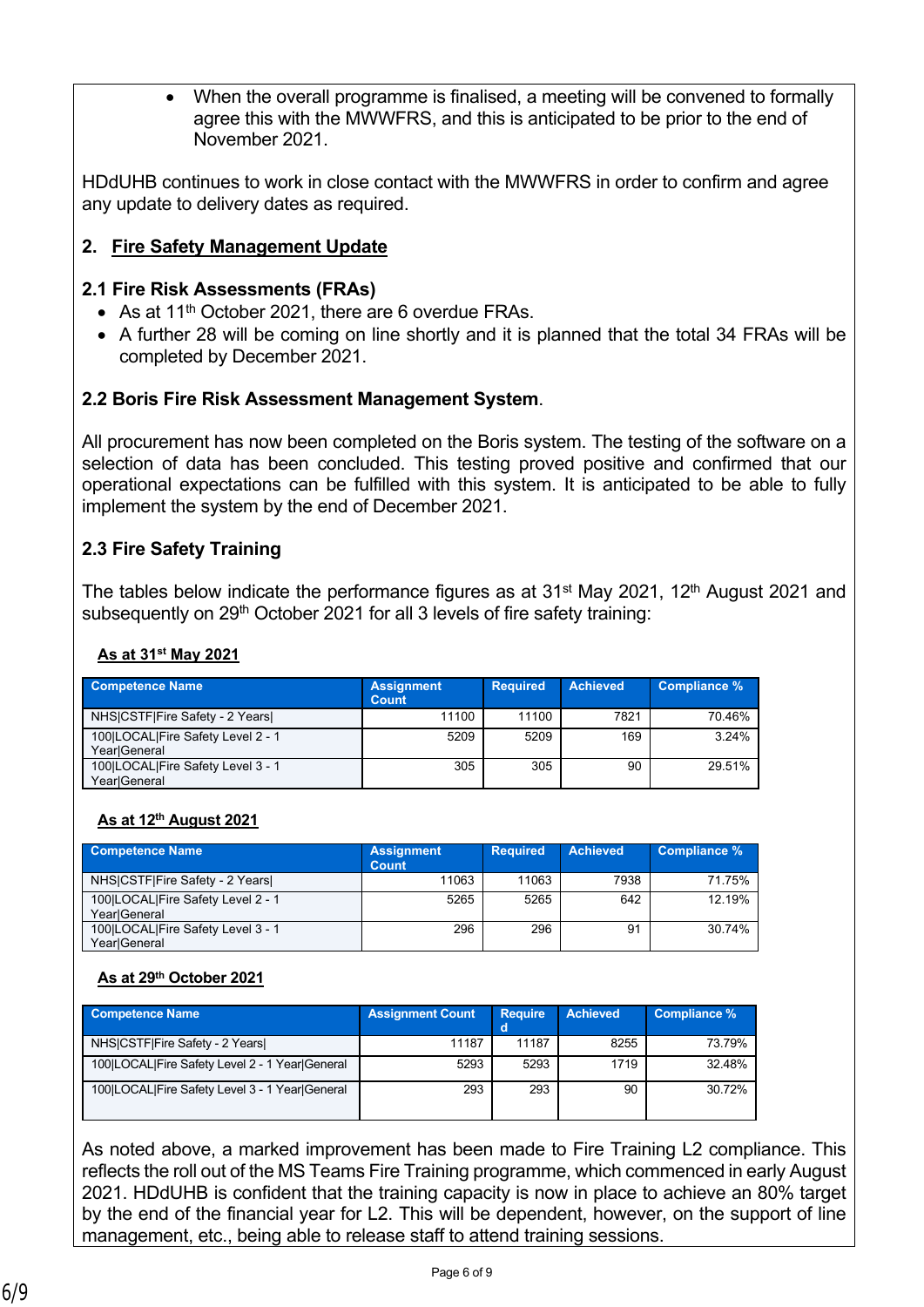Fire training sessions are now fully available for staff to book up until the end of December 2021 (these sessions are currently being extended and new dates will be made available via a Global e-mail).

In addition, HDdUHB is looking to reinstate face-to-face training, which is now available to be booked with respective Fire Safety Advisors.

It is anticipated that face-to-face training for Level 3 will be increased shortly. As this is only applicable to a relatively small number of staff, there is optimism that an 80% target will be reached by March 2022.

## **1. 2.4 Head of Fire Safety Management – Replacement**

The recruitment of the new Head of Fire Safety is proving challenging as on the second time of external recruitment, none of the applicants fully met all of the requirements for the post.

This matter has been reviewed with the Director of Operations and the position has been readvertised (closing date of 27<sup>th</sup> October 2021). There were 10 applications submitted, 3 of which have been selected for interview scheduled for  $w/c$  8<sup>th</sup> November 2021, with an anticipated commencement date of January 2022.

This position was advertised as a development role (under Annex 21) which includes a specific competence requirement, which will be developed over the initial 24 months of employment. This will be a requirement in order for the successful applicant to achieve the full pay band for this post.

HDdUHB is being supported in this approach from the Head of Fire Safety at NHS Wales Shared Services Partnership (NWSSP) and a structured learning pathway will be in place to allow the successful individual to develop into the role after an appropriate period.

In the interim and whilst this development is underway, HDdUHB has been grateful for the support of the Head of Fire Safety at NWSSP who will be working closely with the HDdUHB Compliance Team to mitigate any gaps in expertise, as the successful applicant develops to full knowledge of this role.

### **3. Fire Safety Governance Update**

As reported at the September 2021 HSC meeting, the only item remaining for action is:

*Item 1.6: To undertake an audit against the Fire Safety Policy to ascertain the UHB's compliance against it.*

HSC Members have previously been assured that an update would be provided in relation to this action following recruitment to the post of Head of Fire Safety Management.

A full update on this remaining item will be presented when the recruitment process is completed and the individual is in post.

As assured at the previous HSC meeting, this item is not a fire critical issue.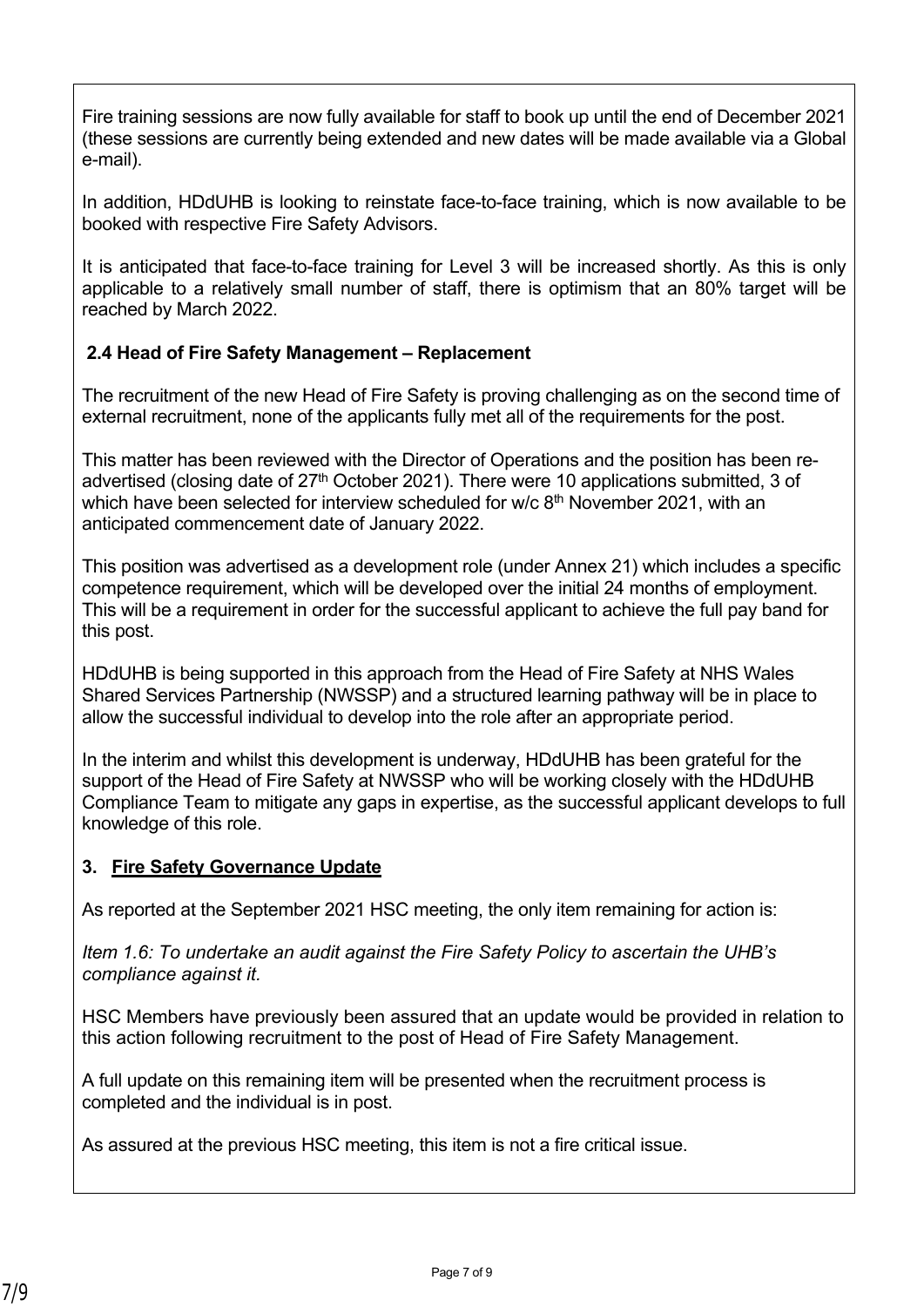# **Argymhelliad / Recommendation**

The HSC is requested to:

- Note the content of this report and acknowledge the work achieved to strengthen fire safety compliance.
- Note that further updates will be presented at future HSC meetings.

| <b>Amcanion: (rhaid cwblhau)</b><br><b>Objectives: (must be completed)</b> |                                                                                                        |
|----------------------------------------------------------------------------|--------------------------------------------------------------------------------------------------------|
| <b>Committee ToR Reference:</b><br>Cyfeirnod Cylch Gorchwyl y              | 3.11 Ensure reports and factual information from<br>external regulatory agencies are acted upon within |
| Pwyllgor:                                                                  | achievable timescales.                                                                                 |
| <b>Cyfeirnod Cofrestr Risg Datix a</b>                                     | Estates and Facilities Risk No 813 Score 15                                                            |
| Sgôr Cyfredol: Datix Risk Register<br><b>Reference and Score:</b>          |                                                                                                        |
| Safon(au) Gofal ac lechyd:<br>Health and Care Standard(s):                 | 2.1 Managing Risk and Promoting Health and Safety                                                      |
| Nodau Gwella Ansawdd:<br>Quality Improvement Goal(s):                      | No Avoidable Deaths                                                                                    |
|                                                                            | Not Applicable                                                                                         |
| <b>Amcanion Strategol y BIP:</b><br><b>UHB Strategic Objectives:</b>       |                                                                                                        |
| <b>Amcanion Llesiant BIP:</b><br><b>UHB Well-being Objectives:</b>         | 10. Not Applicable                                                                                     |
|                                                                            |                                                                                                        |

| <b>Gwybodaeth Ychwanegol:</b><br><b>Further Information:</b>                                                                                                             |                                                     |
|--------------------------------------------------------------------------------------------------------------------------------------------------------------------------|-----------------------------------------------------|
| Ar sail tystiolaeth:<br>Evidence Base:                                                                                                                                   | MWWFRS and extensive site based survey information. |
| <b>Rhestr Termau:</b><br><b>Glossary of Terms:</b>                                                                                                                       | Contained within the body of the report.            |
| Partïon / Pwyllgorau â<br>ymgynhorwyd ymlaen llaw y<br>Pwyllgor lechyd a Diogelwch:<br><b>Parties / Committees consulted</b><br>prior to Health and Safety<br>Committee: | Not Applicable                                      |

| <b>Effaith: (rhaid cwblhau)</b><br>Impact: (must be completed)    |                                        |
|-------------------------------------------------------------------|----------------------------------------|
| <b>Ariannol / Gwerth am Arian:</b><br><b>Financial / Service:</b> | Funding sought from Welsh Government.  |
| <b>Ansawdd / Gofal Claf:</b><br>Quality / Patient Care:           | Not Applicable                         |
| <b>Gweithlu:</b><br><b>Workforce:</b>                             | Delivering a safe working environment. |
| <b>Risg:</b><br><b>Risk:</b>                                      | Estates and Facilities Risk No 813.    |